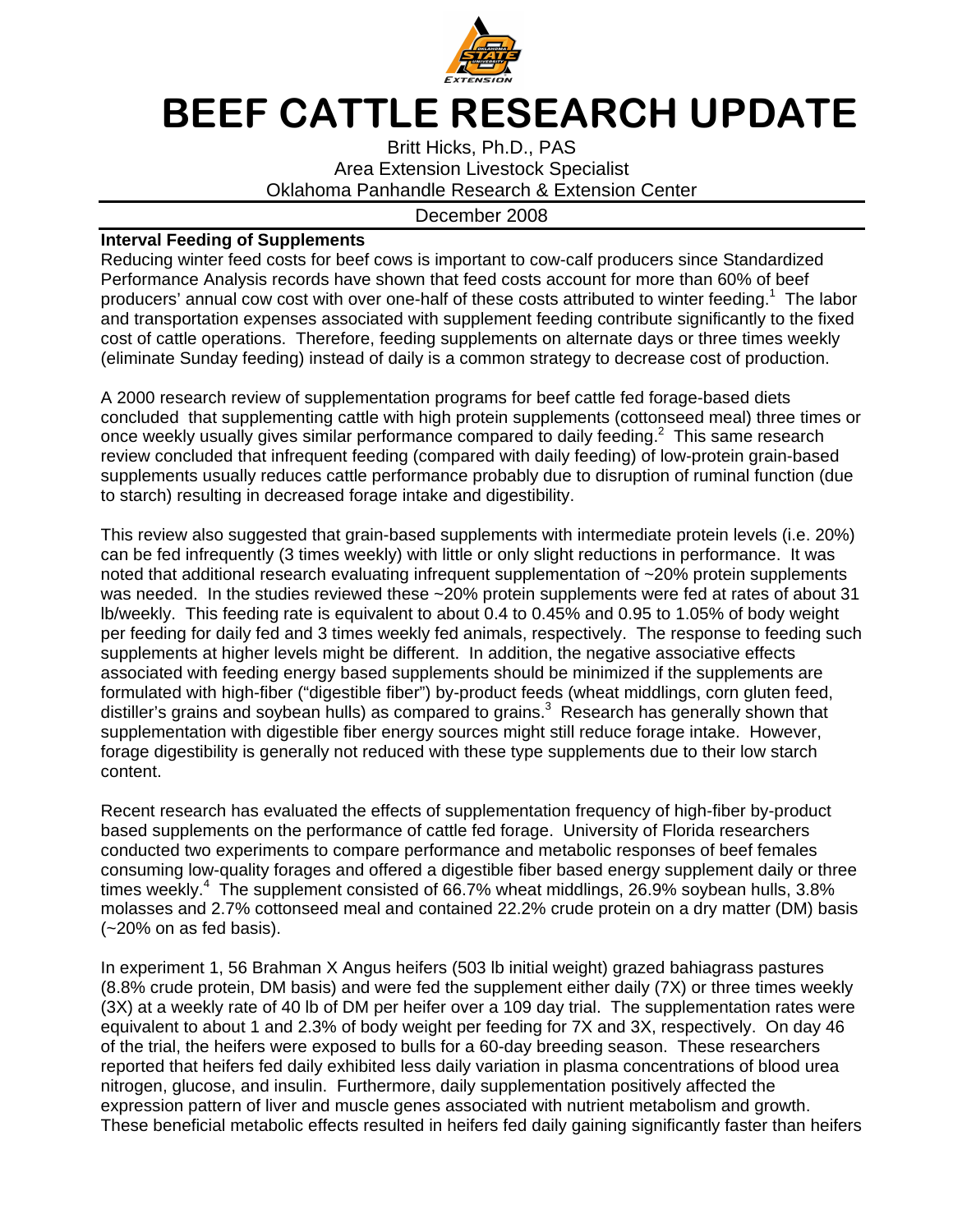fed three times weekly (0.90 vs. 0.73 lb/day). In addition, daily fed heifers attained puberty (Figure 1) and pregnancy (Figure 2) significantly sooner than heifers fed three times weekly.



In experiment 2, 12 mature non-lactating, non-pregnant Brahman X British cows (1219 lb) were fed the supplement daily or three times weekly at a weekly rate of 45 lb of DM per cow for a three week period. The supplementation rates were equivalent to about 0.5 and 1.2% of body weight per feeding for 7X and 3X, respectively. Stargrass hay (6% protein, DM basis) was offered in ad-libitum amounts to the cows. Both blood and liver samples collected during the trial indicated that daily supplementation improved the nutritional status of the cows.

In summary, these Florida researchers concluded that feeding an energy supplement based on digestible fiber by-products daily instead of three times weekly enhanced the nutritional and metabolic status of forage-fed Brahman-crossbred females, resulting in improved growth and reproductive performance of developing heifers. Based on the results of experiment 2, they also postulated that daily supplementation would improve performance and reproductive efficiency of mature cows.

North Carolina State University researchers evaluated the effect of supplementing hay with a 50:50 mix of soybean hulls and corn gluten feed (plus added calcium) daily or three times weekly at a weekly rate of 42 lb with growing steers over two consecutive years.<sup>5</sup> In both years, 40 steers (579 and 627 lb initial weights for year 1 and 2, respectively) were fed ad-libitum fescue hay (9.9% protein, DM basis). The steers were supplemented daily (7X: 6 lb/hd), three times weekly (3X: 14 lb/hd), or not supplemented (Hay). The supplement contained 16.3% protein on a DM basis (~15% on as fed basis). The supplementation rates were equivalent to about 1 and 2.3% of body weight per feeding for 7X and 3X, respectively.

These researchers reported that daily gains were greater in supplemented steers compared to nonsupplemented steers but did not differ due to feeding frequency (0.33, 1.52, and 1.46 lb/day for Hay, 7X and 3X, respectively). Hay intake was reduced by supplementation and was higher for 7X than 3X (14.27, 13.47, and 11.11 lb/hd/day for Hay, 7X and 2X, respectively). The gain to feed ratio of supplemented steers was higher than that for steers fed hay only and 3X (0.19) steers tended to more efficient than 7X steers (0.17). In summary, the results of this study suggest that three times weekly supplementation of a digestible fiber based supplement will not reduce performance compared to daily supplementation.